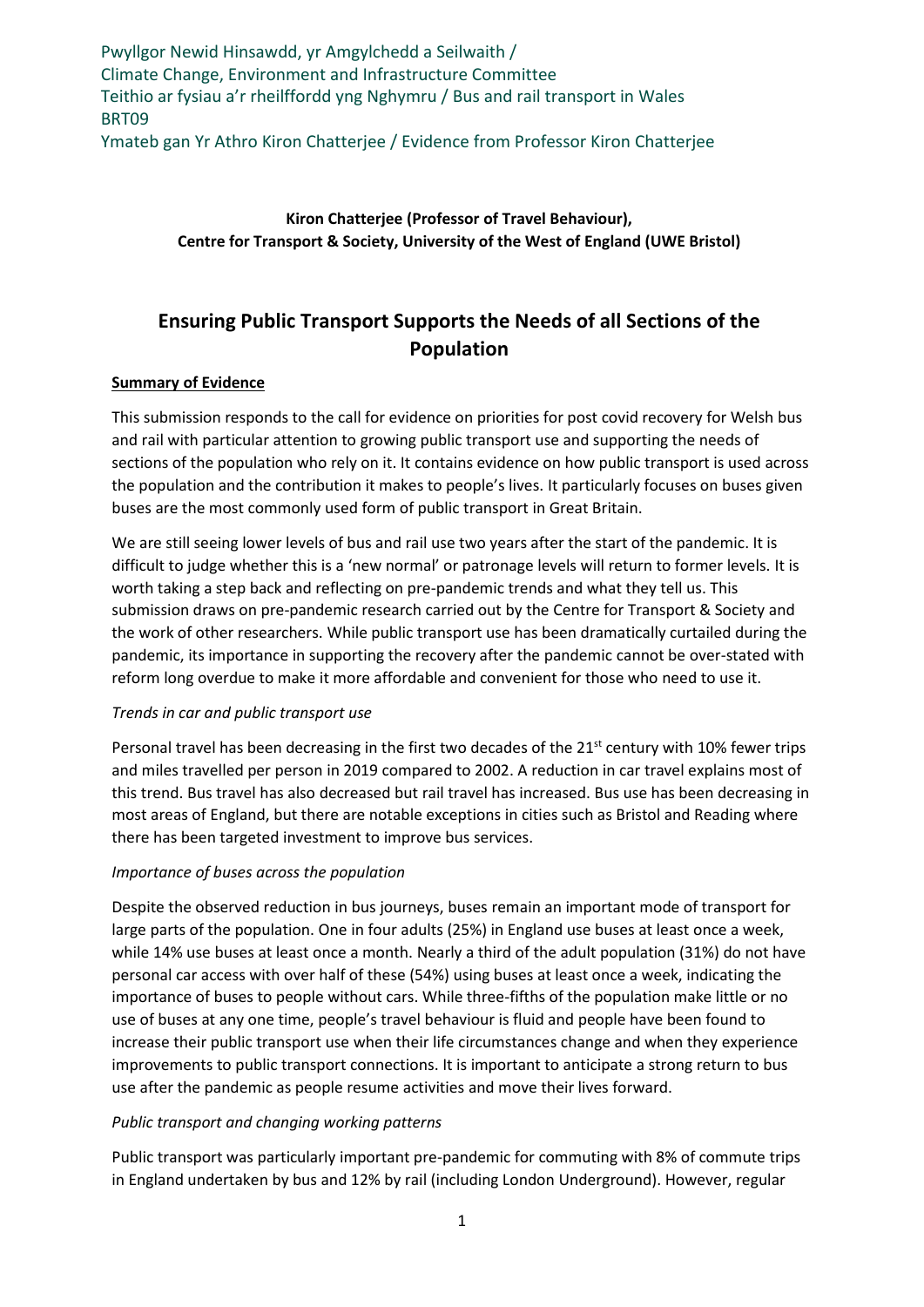commuting to the same destination at the same time has decreased amongst the population and is likely to further decrease post-pandemic. To serve the needs of increasingly complex work travel patterns requires re-thinking the design of public transport services in terms of timetabling and ticketing.

## *Satisfaction with using public transport*

While a high degree of satisfaction with public transport is reported by users from surveys undertaken by Transport Focus, amongst the broader population there has been a decrease in satisfaction with local buses in recent years. Public transport commuters are less satisfied with journeys to work than commuters using other forms of transport with crowded conditions and unpredictable journey schedules known to contribute to stressful public transport commutes. Providing high quality public transport services to more of the population will increase levels of satisfaction and encourage greater public transport use.

#### *Cost burden of running a car and using public transport*

Household expenditure on transport adjusted for inflation increased from £69 per week in 2009 to £80 in 2018/19. Motoring costs represent a large proportion of this expenditure (£59). It has been estimated that 6.7% of UK households are in a state of 'forced car ownership' where they own a car but are materially deprived in other respects. Average household expenditure on fares and other transport costs has risen from £11 a week in 2009 to £21 in 2018/19 which indicates an increasing cost burden for those that rely on public transport.

#### *Importance of public transport for life opportunities*

Various studies have shown that lack of good public transport connections is a major barrier to seeking employment. People aged 70 and over, people who have impairments and people with low household incomes are less likely to be able to access essential services than the rest of the population and it has been shown that better public transport connections improve their ability to access services. It is clear that access to life opportunities can be enhanced through improving public transport alternatives.

## *Role of public transport for young people*

Young adults in Great Britain are driving less now than young adults did in the 1990s and make fewer journeys than all other age groups, except those over 70 years of age. As young people get older they travel more independently and buses make up a larger share of their travel. Bus use is particularly important for those living in households without a car. A number of 'impact pathways' have been identified via which a deficit of transport might impact on young people's development and future prospects. Lack of good public transport can: (i) inhibit young people's independence, autonomy and self-efficacy; (ii) compromise education, training and employment prospects; and (iii) limit future ambitions. It is recommended transport subsidies are redirected as a force for positive change for young people and that national governments should support systems for concessionary fares, bursaries and loans that are clear, universal and consistently applied.

*May 2022*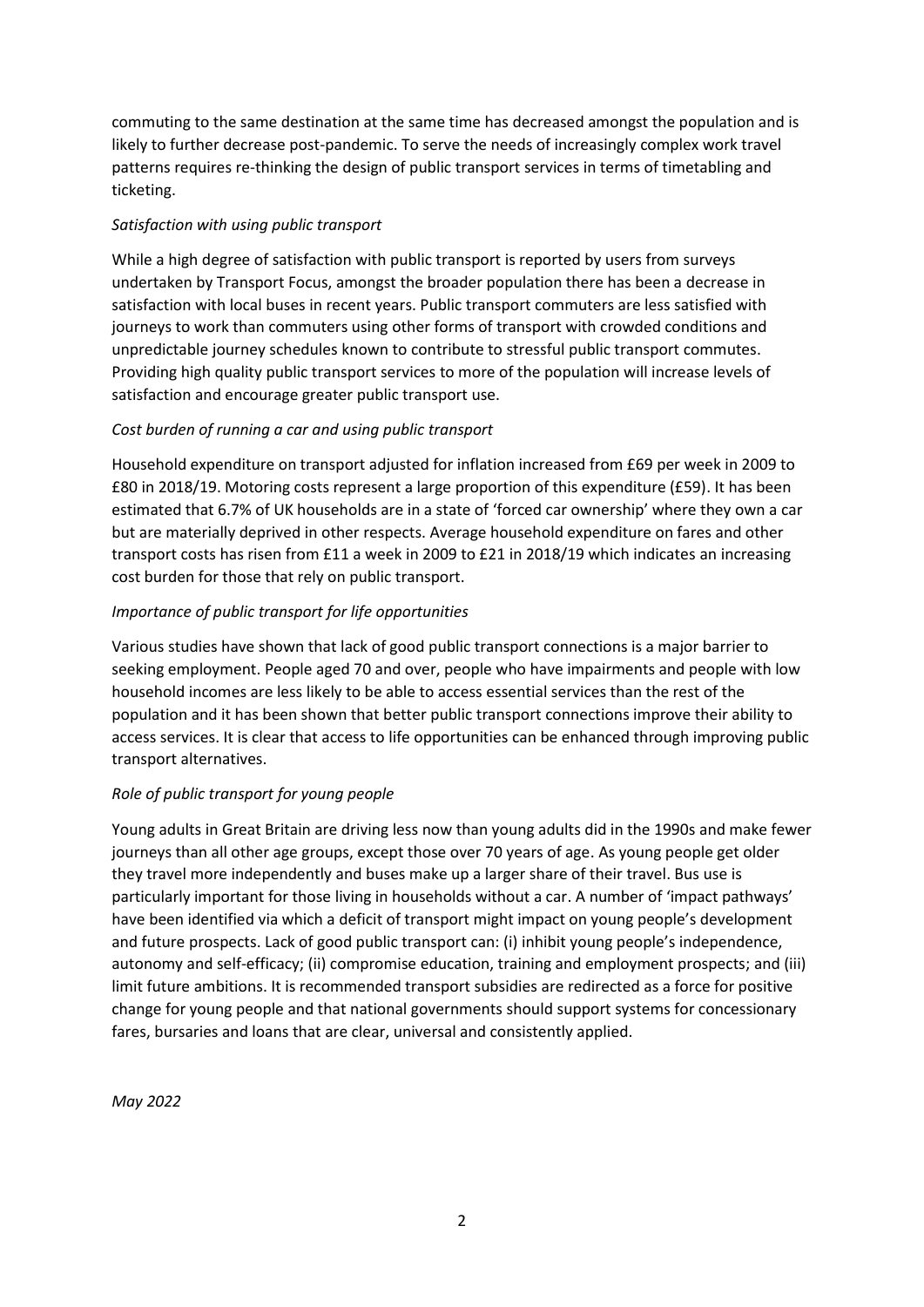## **Full Evidence**

**.** 

This submission contains evidence on how public transport is used across the population and the contribution it makes to people's lives. It particularly focuses on buses given buses are the most commonly used form of public transport in Great Britain. It draws on pre-pandemic research carried out by the Centre for Transport & Society at UWE Bristol, as well as the work of other researchers. While public transport use has been dramatically curtailed during the pandemic, its importance in supporting the recovery after the pandemic cannot be over-stated with reform long overdue to make it more affordable and convenient for those who need to use it.

# **1. Trends in car and public transport use**

It is important to look at pre-pandemic trends of travel in general, and car use in particular, to set the context for public transport trends. The car in 2019 was still by far the most dominant form of personal travel (with 61% of personal trips by car and 77% of personal trip mileage by car in England (NTS0601<sup>1</sup>)) but growth in car travel has levelled off since the mid-1990s. In fact, car trips per person fell 14% and car mileage per person fell 16% between 2002 and 2019 (NTS0601). The decrease in personal car travel has not been compensated by significant increases in use of other forms of transport. There has been a reduction overall in the number of journeys made per person in England of 11% between 2002 and 2019 and of distance travelled by 10% (NTS0601). Commuter trips and shopping trips have seen particularly large falls which are attributed to changes in working practices and the impact of on-line shopping deliveries (Marsden et al., 2018).

The aggregate trend of decreasing car travel masks differential trends within the population with younger people driving less than previous cohorts of young people and older people driving more than previous cohorts of older people (Chatterjee et al., 2018). The trend of decreasing car travel also differs by geographic area. Reductions in car travel have been largest for those living in Greater London and smallest for those living in rural areas (ibid). There are also contrasts within large urban areas with reductions in car travel and increases in public transport use in central areas and continued rises in car travel in peripheral areas and on inter-urban routes (ibid).

Transport policies have sought to reduce car travel in towns and cities. Mass transit systems (light rail, trams, bus rapid transit) have been expanded in some cities and progress has been made in developing walking and cycling networks in London and some other towns and cities. However, bus provision and patronage have generally declined outside London where they are deregulated (UTG, 2018). Bus service miles in England outside London have decreased by 12.9% since 2004/05 driven by a 49% decrease in local authority supported mileage (DfT, 2019). Bus use in England outside London has been in decline since 2008/09 with a decline in London also seen since 2014/15. The taxi and private hire vehicle market has been transformed by the arrival of ride-hailing services such as Uber, although no significant increase in personal travel by taxi/minicab has been recorded in national travel statistics (NTS0601).

TSGB figures show that bus journeys in Great Britain declined by 12.8% in the last 10 years (between 2009/10 and 2019/20), while national rail journeys increased by 38.5% (and London Underground

 $1$  Results from National Travel Survey are referenced in this paper in terms of data table numbers such as NTS0601. The data tables can be found at https://www.gov.uk/government/collections/national-travel-surveystatistics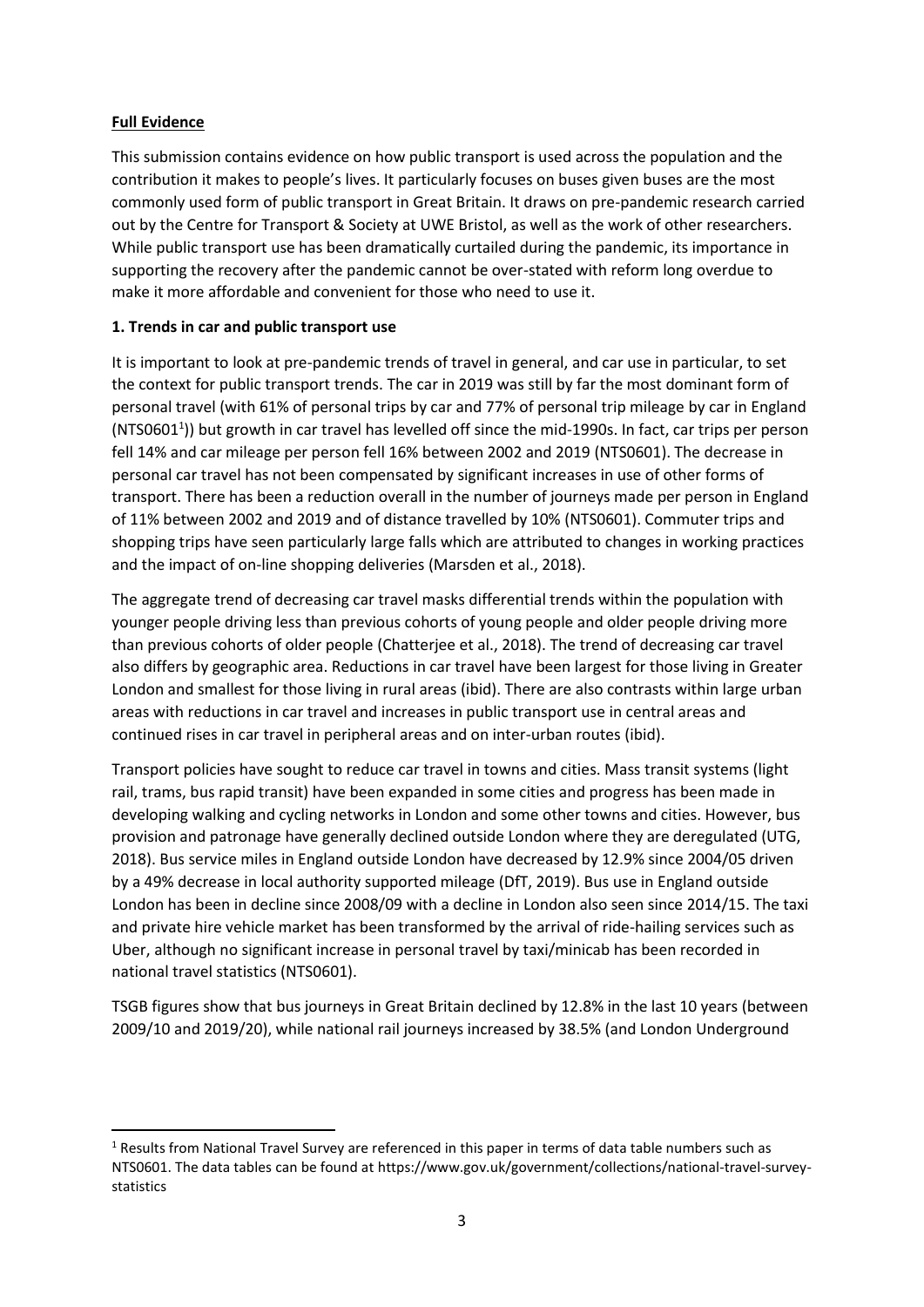journeys increased by 26.2% and light rail journeys increased by 44.4% (TSGB0101<sup>2</sup>). However, bus journeys are by far the most common form of public transport used making up 57% of all journeys by public transport in 2019/20. While bus use has generally declined, there have been exceptions in some places where there has been targeted investment, including Reading and Bristol (Goodman et al., 2020). An analysis by Le Vine and White (2020) concluded that "the decline in bus travel in England outside London has been particularly influenced by a contraction in the traditional bus market (where the highest users were female, people on low-incomes, non-car owners, students and pensioners)".

## **2. Importance of buses across the population**

**.** 

It is estimated that one in four (25%) adults aged 16 and over use buses often (at least once a week), while 14% use buses sometimes (at least once a month but less than once a week) (Chatterjee et al., 2019a). Nearly a third of the adult population (31%) do not have personal car access with over half (54%) of these using buses often, indicating the importance of buses to people without cars. Bus use is more common for people living near frequent bus services and those living in London and other large cities. Frequent bus use is also more common amongst younger and older adults, those in BAME groups and those with lower incomes. Meanwhile, one-in-ten (8%) people use trains often (at least once a week). Unlike buses, trains are used more often by those with higher incomes.

It is tempting to think of there being a fixed group of the population who are bus users and fixed groups of car users, rail users and cyclists. In reality the majority of people use a blend of transport options. An analysis of National Travel Survey one-week travel diary data (Heinen and Chatterjee, 2015) showed 27% of English adults reported making a bus journey in a particular week but for only 30% of these was bus the main transport mode they used that week. This highlights bus is the main form of transport for about 8% of adults and contributes to the mix of transport modes used for over one quarter of adults.

A study of over 1,500 commuters in Bristol found a similar story in that relatively few commuters used the bus on each occasion they went to work (4%) but a larger number included bus in their transport alternatives used during a one week period (8%) (Chatterjee et al., 2016). Over time, many people make changes to their travel choices as their circumstances changes. The study of Bristol commuters followed the participants every three months and asked them to report a week's commuting each quarter. It found about one in four made a change in the transport modes they used from one quarter to the next (Chatterjee et al., 2016).

Looking at a representative sample of 15,000 English workers in 2009/10 and comparing their main commute mode a year later, it was found that two-thirds of bus commuters (66%) were still using the bus a year later but 34% were using another option (half of these switching to car, about 170 individuals) (Clark et al., 2016). Of car commuters, 91% were still using a car one year later with 2% switching to public transport (1% to the bus and 1% to the train) with this comprising 200 individuals (ibid). Commute mode changes were particularly likely when changing job or moving home (which occurred for 11% and 7% of the population respectively). High quality public transport links to employment centres were shown to encourage switches away from car commuting.

It has also been seen how major improvements to bus services available to the population result in increasing bus use. A study of the impacts of the Fastway bus rapid transit system in West Sussex

<sup>2</sup> Result from Transport Statistics Great Britain (TSGB) are referenced in terms of data table numbers such as TSGB0101. The data tables can be found at https://www.gov.uk/government/collections/transport-statisticsgreat-britain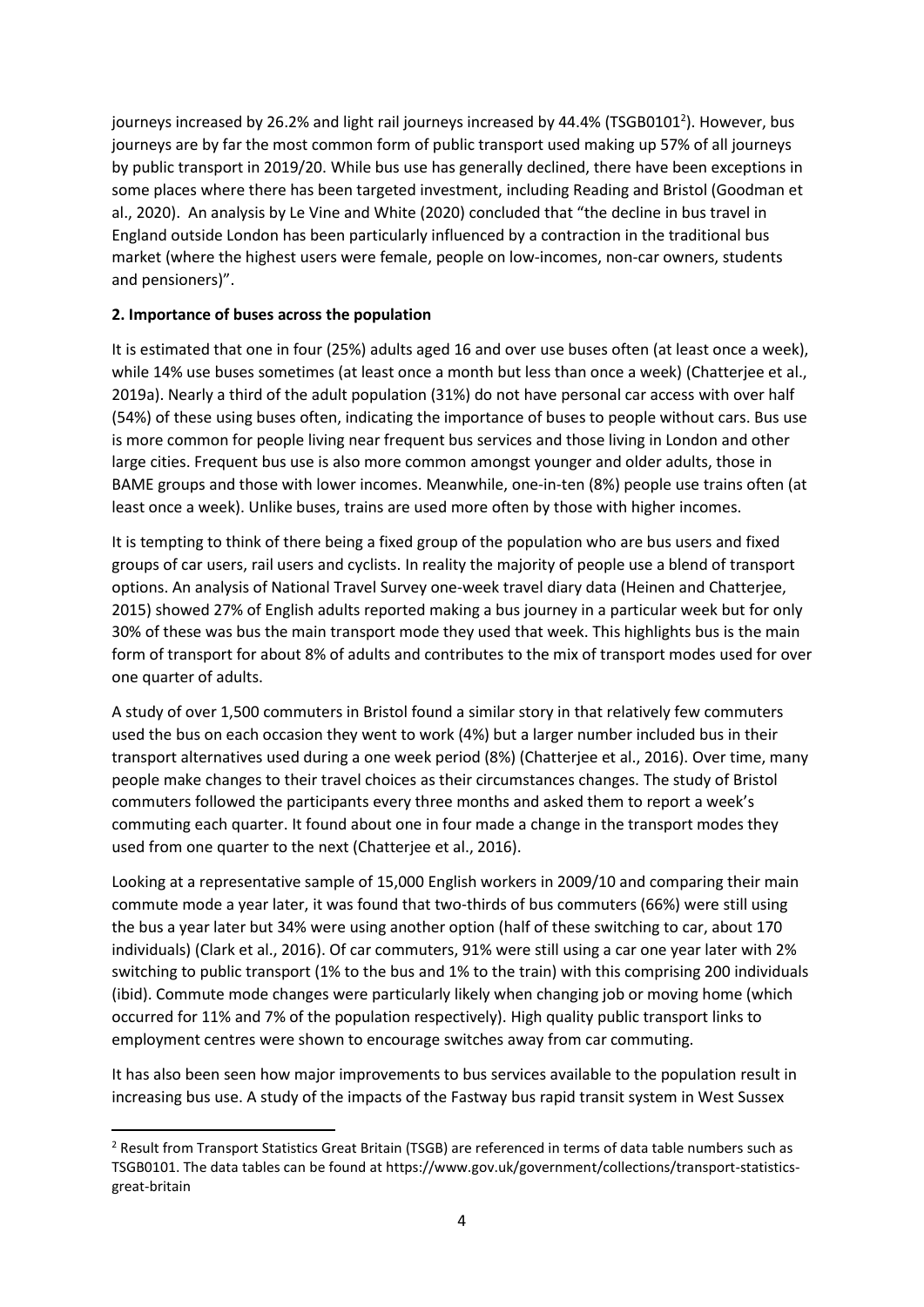showed 21% of residents had increased their bus use six months after its introduction with 6% decreasing their bus use (Chatterjee, 2011), thus showing a significant net increase in bus users.

## **3. Public transport and changing working patterns**

Public transport was particularly important pre-pandemic for commuting with 8% of commute trips in England undertaken by bus and 12% by rail (including London Underground), but only 5% of all trips undertaken by bus and 3% by rail (including London Underground (NTS0409). However, even before the pandemic, the average worker was commuting less often (379 commute trips per year on average for those full-time employed in England in 2002 and 323 in 2019 (NTS0411)) with changing working patterns such as increased part-time work, flexible working and remote working. Crawford (2020) has distinguished four types of travel-to-work patterns amongst English workers - infrequent, spatially variable, temporally variable and regular travellers. The group of regular travellers has decreased in size between 1998 and 2016 from 63% to 59% but remains the largest group. They use public transport more for their work travel than the other groups. Both the infrequent and spatially variable groups have grown over the same period (16% to 22% for infrequent group and 5% to 10% for infrequent group). To serve the needs of increasingly diverse work travel patterns requires rethinking the design of public transport services in terms of timetabling and ticketing for example.

# **4. Satisfaction with using public transport**

Most public transport users report being satisfied with the journeys they take - just over 80% of rail passengers report being satisfied with their journeys (TSGB0608) and the figure is 89% for bus passengers in England (outside London) (Transport Focus, 2020). However, trend data from the National Travel Survey shows a decrease in satisfaction with local buses from 73% of residents being satisfied in 2009/11 to 68% in 2015/2017 (Le Vine and White, 2020).

International research shows commuters who walk and cycle report the highest levels of commute satisfaction, whereas public transport users report the lowest levels (Chatterjee et al., 2020). This has been attributed to stress induced by unpredictable journey times and crowding. An analysis of *Understanding Society* data from 26,000 employed people living in England between 2009/10 and 2014/15 found that bus commuters feel the negative impacts of longer commute journeys more strongly than users of other transport modes in terms of job satisfaction and mental health (Clark et al., 2020). It also found that rail commuters with longer commute times have lower strain than rail commuters with shorter commute times. One possible explanation is that people with shorter rail commutes find them more stressful as they are more likely to involve the use of crowded, urban commuter lines or metro systems. Commuters with longer journeys may be better able to use their journey time productively.

# **5. Cost burden of running a car and using public transport**

Household expenditure on transport adjusted for inflation has increased from £69 per week in 2009 to £80 in 2018/19 (TSGB1306). Hence, transport costs represent an increasing burden on households, especially low-income households. Motoring costs represent a large proportion of this expenditure (£59), highlighting the cost burden of owning and running a car for households with modest incomes. In 2019, three-quarters of households (76%) in England had at least one car (NTS0205). Mattioli (2017) estimated that 6.7% of UK households were in a state of forced car ownership in 2012 (households who own at least one car and are materially deprived) and compared to those without cars were more likely to include children and employed adults in the middle age groups, to be on low-to-middle incomes and to have a mortgage. If public transport could serve their needs instead, they could improve their economic situation.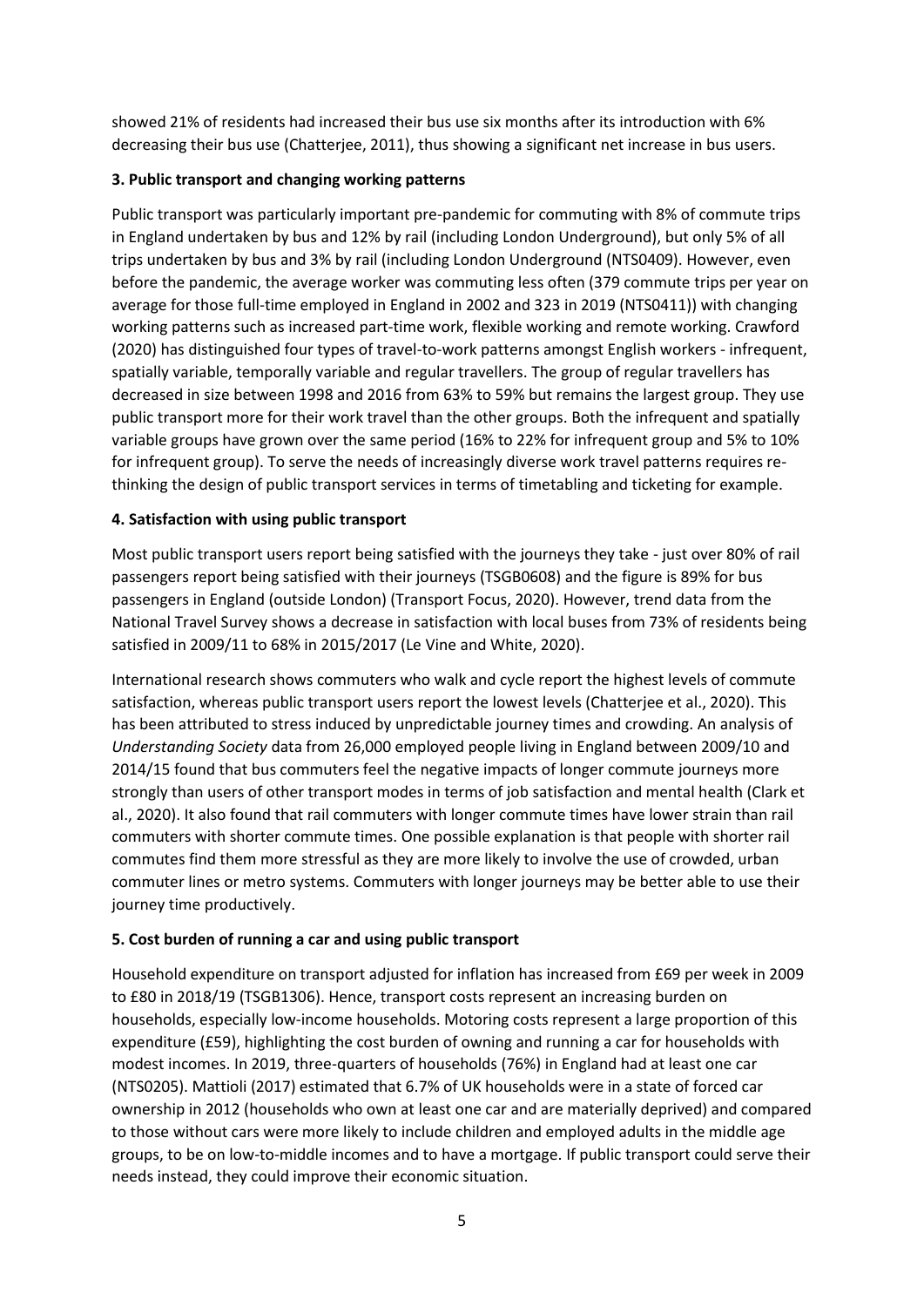Average household expenditure on fares and other transport costs has risen from £11 a week in 2009 to £21 in 2018/19 (TSGB1306) which indicates the increasing cost burden for those that need to use public transport. Between 2011 and 2017 the cost of rail travel rose by 19% and bus by 24%, while the cost of motoring did not rise and the consumer price index rose by 11% (TSGB1308).

#### **6. Importance of public transport for life opportunities**

People's ability to access activities (education, jobs, networks and services) is related to the location where they live (which determines the jobs, networks and services nearby) and the transport options available to connect them to activity destinations. A Joseph Rowntree Foundation funded study into transport-related barriers to employment in low-income neighbourhoods found employment opportunities were difficult to reach by public transport and out-of-work residents were therefore unwilling to look for jobs, especially if they perceived jobs to be insecure (Crisp et al., 2018). It has been show using English Census data that longer public transport times to employment were associated with lower employment rates at the neighbourhood-level, after accounting for population and car availability (Johnson et al., 2017).

There have been relatively few attempts at systematic evaluation of the benefits of initiatives aimed at improving accessibility for target groups/areas. A case study evaluation of four projects funded by the Urban Bus Challenge Fund (Lucas et al., 2009) in deprived communities found that users of the enhanced/new bus services were predominantly non-car owners and used the buses for a mixture of travel purposes, often involving new journeys not made previously. Research on the impact of the introduction of the concessionary bus pass since 2006 shows increased bus use by older people since its introduction with surveys of users suggesting that it enables them to engage in new activities and pursuits and gives a sense of belonging (Ormerod et al., 2015).

DfT commissioned NatCen and UWE Bristol in 2019 to investigate how access to transport affects life opportunities and wellbeing of across the wider population in England (Chatterjee et al., 2019a). The study involved analyses of two national longitudinal data sets: *Understanding Society* and the *English Longitudinal Study of Ageing*. It found people aged 70 and over, people who have impairments and people with low household incomes are less likely to be able to access services (healthcare, food shops and learning facilities) than the rest of the population. Both personal car access and public transport access were found to be important for being able to access services. Rating local public transport as good, rather than poor, makes it 2.8 times more likely that someone is able to access services. Short journeys by public transport to town centres (10 minutes or less) make it 1.7 times more likely that someone can access services (compared to journeys of over 30 minutes). Rating local public transport as good, rather than poor, also makes it 1.4 times more likely that someone is able to go out socially. Hence, positive opinions of public transport (which are linked to living close to good public transport services) are associated with better access to services and increased social participation. This shows that access to life opportunities can be enhanced through improving public transport alternatives.

## **7. Role of public transport for young people**

Public transport has particular significance for young people. It is important to highlight firstly that young adults in Great Britain are driving less now than young adults did in the early 1990s (Chatterjee et al., 2018). According to statistics for 2019, 35% of young people aged 17 to 20 have a full driving licence, down from a peak value of 48% in 1992/94 (NTS0201). For 21-29 year olds, 62% have a full driving licence in 2019 while it was 75% in 1992/94. This has been accompanied by a substantial decrease in overall travel of young adults. National Travel Survey results for 2019 show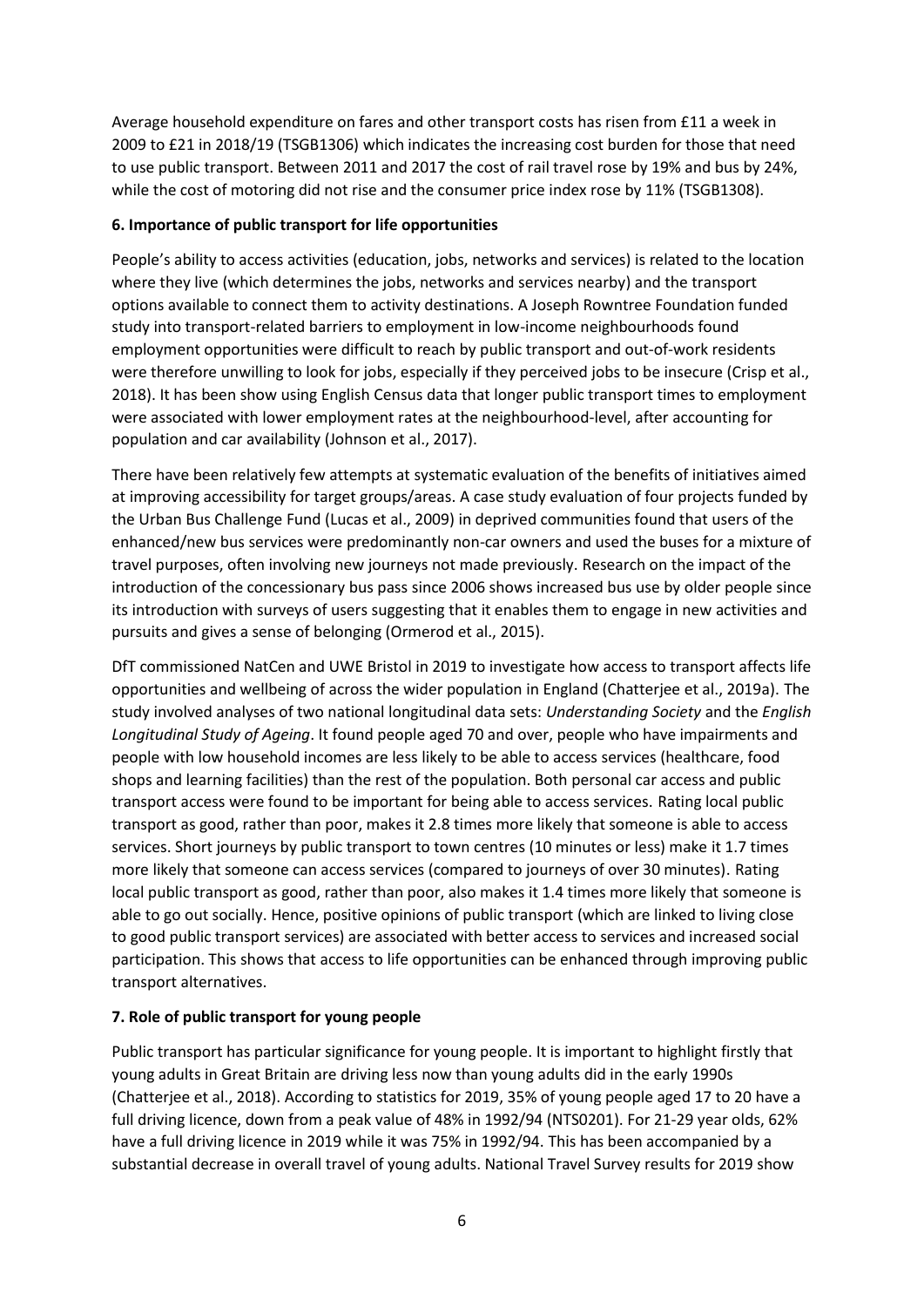that 17-20 year olds make fewer journeys than all other age groups, except those over 70 years of age, making 824 journeys per year (2.3 per day) compared to 953 journeys per year (2.6 per day) for all ages (NTS0601). It is notable that the number of journeys made by this age group has decreased from 1,003 per year in 2002. Similarly, 21-29 year olds make 860 journeys per year (2.4 per day) compared to 1,061 journeys per year in 2002. This suggests there are particular barriers to travel for young adults which have emerged in the last 20 years. A study commissioned by the Department for Transport to explain the trend of declining car travel among young people concluded that it has been driven "by changes in young people's socio-economic situations (increased higher education participation, rise of lower paid, less secure jobs and decline in disposable income) and living situations (decline in home ownership and re-urbanisation" and also "changes in when people start a family, their social interactions (substituting face-to-face interaction with digital communication, for example) and the importance that people attach to driving" (Chatterjee et al., 2018).

Figure 1 shows the use of different transport modes by young people aged under 30. Getting lifts by car dominates the travel of under 17 year olds, making up over half of journeys made. As young people get older they travel more independently and buses make up a larger share of their travel. Bus use is particularly important for those living in households without a car (see Figure 2).



*Figure 1: Mode share percentage for trips made by children and young people in England in 2017*



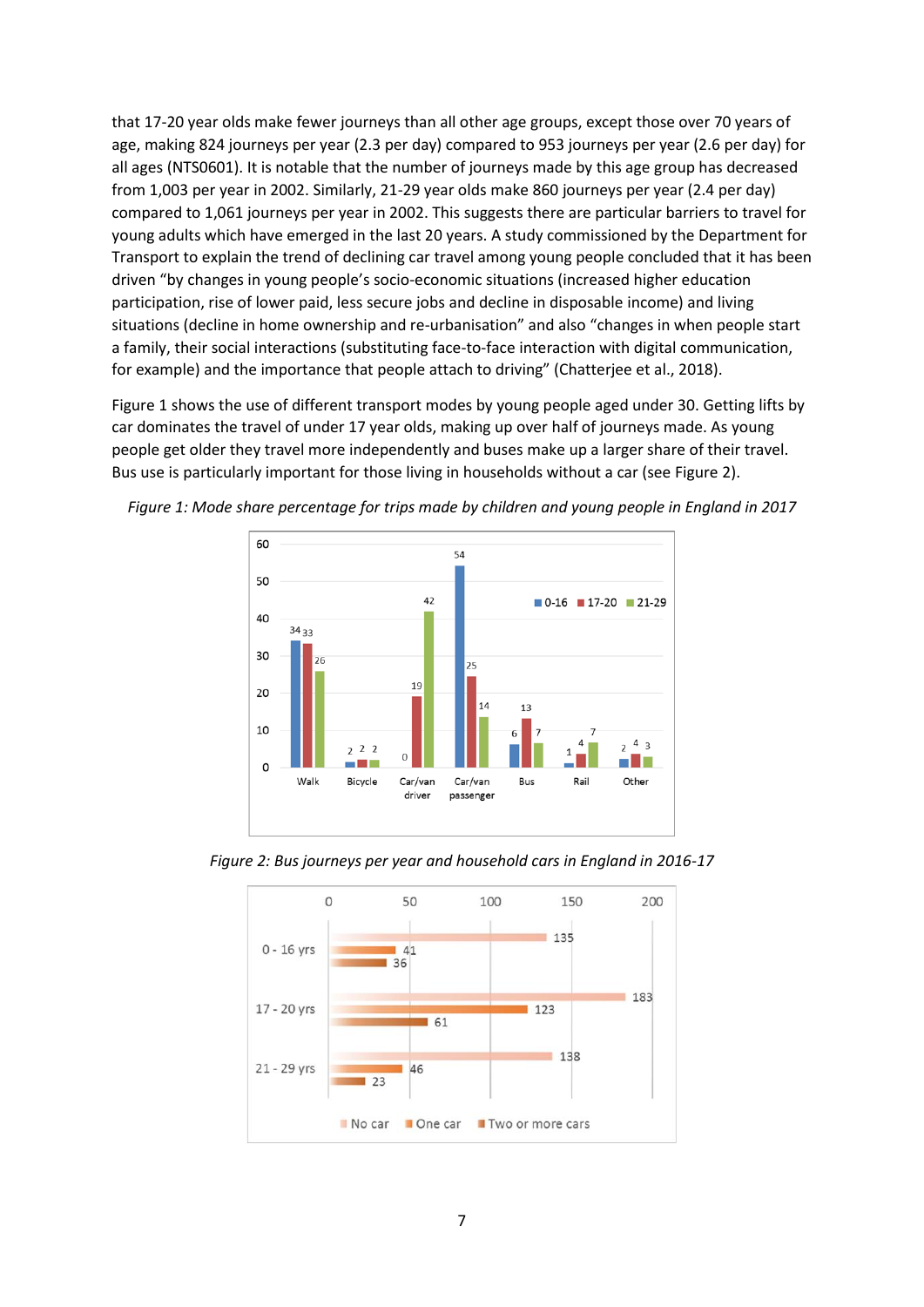The role of public transport for young people is a particularly important issue to consider when looking at the future of buses post-pandemic. In 2019, the Health Foundation commissioned Sustrans and UWE Bristol to review evidence on 'the role of transport in supporting young people to develop and transition to an independent healthy future' (Chatterjee et al., 2019b). A number of 'impact pathways' were identified via which a deficit of transport might impact on young people's development and future prospects. These are shown in Table 1 below from which it can be appreciated that lack of good public transport can: (i) inhibit young people's independence, autonomy and self-efficacy; (ii) compromise education, training and employment prospects; and (iii) limit future ambitions. It is clear that access to affordable public transport, especially buses, can mitigate negative consequences from not having access to car transport.

| 1. Education and training options  | Young people can have limited local education and training       |
|------------------------------------|------------------------------------------------------------------|
|                                    | options due to lack of transport to get to more distant          |
|                                    | opportunities                                                    |
| 2. Participation in out-of-school  | A household car enables children to participate to a greater     |
| activities                         | extent in out-of-school activities; participation in out-of-     |
|                                    | school activities has been shown to benefit children             |
|                                    | economically in the long run                                     |
| 3. Physical activity and mental    | Walking and cycling contribute significantly to recommended      |
| wellbeing                          | physical activity levels for young people who travel in these    |
|                                    | ways and physical activity is linked to better mental wellbeing  |
| 4. Independence, autonomy and      | Independent mobility allows young people to develop social       |
| self-worth                         | connections and choose their own activities, providing           |
|                                    | increased autonomy in their lives                                |
| 5. Capabilities and willingness to | Young people supported and encouraged to use alternatives        |
| use transport options              | to the car as children are more likely to be willing to use them |
|                                    | when older                                                       |
| 6. Employment opportunities        | Young people are disinclined from considering jobs with          |
|                                    | difficult journeys by public transport and employers are         |
|                                    | reluctant to offer jobs to them                                  |
| 7. Stress, fatigue and low self-   | Poor quality of the built environment for walking                |
| esteem                             | (unattractive, mistreated and 'forgotten' places) causes         |
|                                    | psychological and emotional stress                               |
| 8. High transport costs and        | Young people are less likely to change their job or move         |
| job/housing immobility             | home to seek improved career opportunities than previously       |
|                                    | was the case with high transport (and housing) costs seen as     |
|                                    | contributory factors                                             |
|                                    |                                                                  |

*Table 1: Impact pathways by which transport affects young people's development*

Given the important role public transport plays in supporting life opportunities for young people the report recommended transport subsidies should be redirected as a force for positive change for young people and that national governments should support systems for concessionary fares, bursaries and loans that are clear, universal and consistently applied (Chatterjee et al., 2019b). Concessionary fares systems need to be non-discretionary and funded across the UK to benefit those younger people who are most in need of reduced travel costs. Concessionary fares should cover all those subject to compulsory study or training (16 and 17 year olds) and all those people under 25 looking for work and in the first months of employment.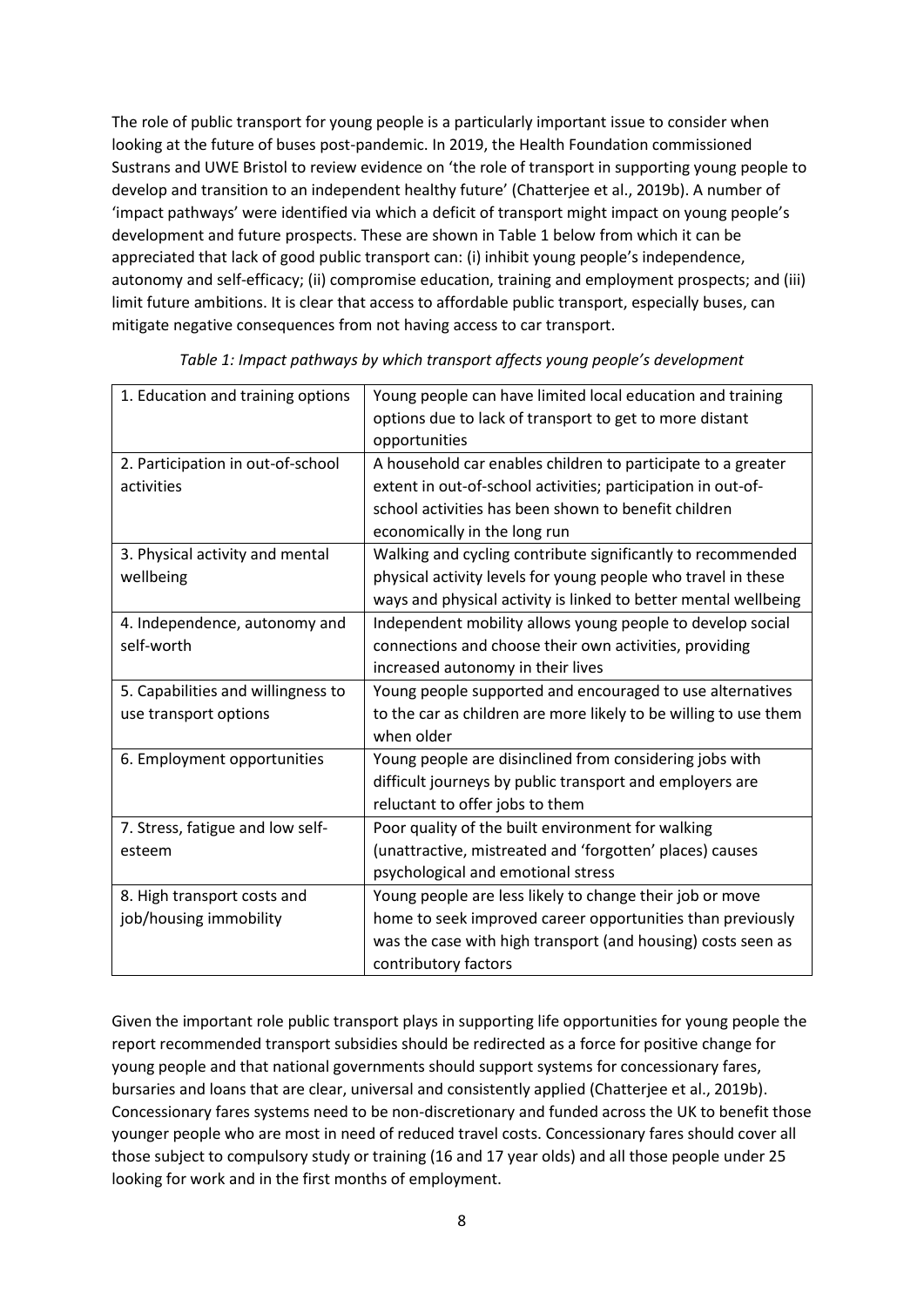UWE Bristol and Sustrans are following up the evidence review with a three-year project funded by the Health Foundation (see https://www.health.org.uk/article/building-the-policy-agenda-foryoung-peoples-future-health) which aims to make the policy case for transport that better enables young people aged 16-24 to make journeys and reach opportunities that help them to thrive. A policy briefing is currently being prepared on 'Fair bus fares for young people' which includes:

- Current picture across the UK of discounted bus fares for young people aged 16+ and future ambitions of 79 Local Transport Authorities in England for bus fares for young people as set out in their Bus Service Improvement Plans.
- Case studies of discounted bus fare schemes for young people in South Yorkshire, West Yorkshire, Scotland and London. These case studies consider how discounted fares for young people are justified, the extent to which young people use the schemes, and what benefits young people gain from them.
- Recommendations to national governments, local authorities and bus operators on future improvements to the offers they make for young people on bus fares.

We would be happy to share the policy briefing with the Welsh Parliament as soon as it is available.

#### **References**

Chatterjee, K. (2011). Modelling the dynamics of bus use in a changing travel environment using panel data. *Transportation*, 38(3), 487-509. <https://doi.org/10.1007/s11116-010-9312-y>

Chatterjee, K., Clark, B. & Bartle, C. (2016). Commute mode choice dynamics: Accounting for day-today variability in longer term change*. European Journal of Transport and Infrastructure Research*, 16(4), 713-734. <https://doi.org/10.18757/ejtir.2016.16.4.3167>

Chatterjee, K., Goodwin, P., Schwanen, T., Clark, B., Jain, J., Melia, S., Middleton, J., Plyushteva, A., Ricci, M., Santos, G. & Stokes, G. (2018). *Young People's Travel – What's Changed and Why? Review and Analysis*. Project Report for Department for Transport. Available from <https://www.gov.uk/government/publications/young-peoples-travel-whats-changed-and-why> (8/1/21)

Chatterjee, K., Clark, B., Nguyen, A., Wishart, R., Gallop, K., Smith, N., & Tipping, S. (2019a). *Access to Transport and Life Opportunities*. Project Report for Department for Transport. Available from <https://www.gov.uk/government/publications/access-to-transport-and-life-opportunities> (8/1/21)

Chatterjee, K., Ricci, M., Cope, A., & Corner, D. (2019b). *The Role of Transport in Supporting a Healthy Future for Young People*. Project Report for the Health Foundation. Available from [https://uwe-repository.worktribe.com/output/3808739/the-role-of-transport-in-supporting-a](https://uwe-repository.worktribe.com/output/3808739/the-role-of-transport-in-supporting-a-healthy-future-for-young-people)[healthy-future-for-young-people](https://uwe-repository.worktribe.com/output/3808739/the-role-of-transport-in-supporting-a-healthy-future-for-young-people) (8/1/21)

Chatterjee, K., Chng, S., Clark, B., Davis, A., De Vos, J., Ettema, D., Handy, S., Martin, A. & Reardon, L. (2020). Commuting and wellbeing: a critical overview of the literature with implications for policy and future research. *Transport Reviews*, 40(1), 5-34. <https://doi.org/10.1080/01441647.2019.1649317>

Clark, B., Chatterjee, K. & Melia, S. (2016). Changes to commute mode: The role of life events, spatial context and environmental attitude. *Transportation Research Part A*, 89, 89-105. <https://doi.org/10.1016/j.tra.2016.05.005>

Clark, B., Chatterjee, K., Martin, A. & Davis, A. (2020). How commuting affects subjective wellbeing. *Transportation,* 47, 2777–2805*.* <https://doi.org/10.1007/s11116-019-09983-9>